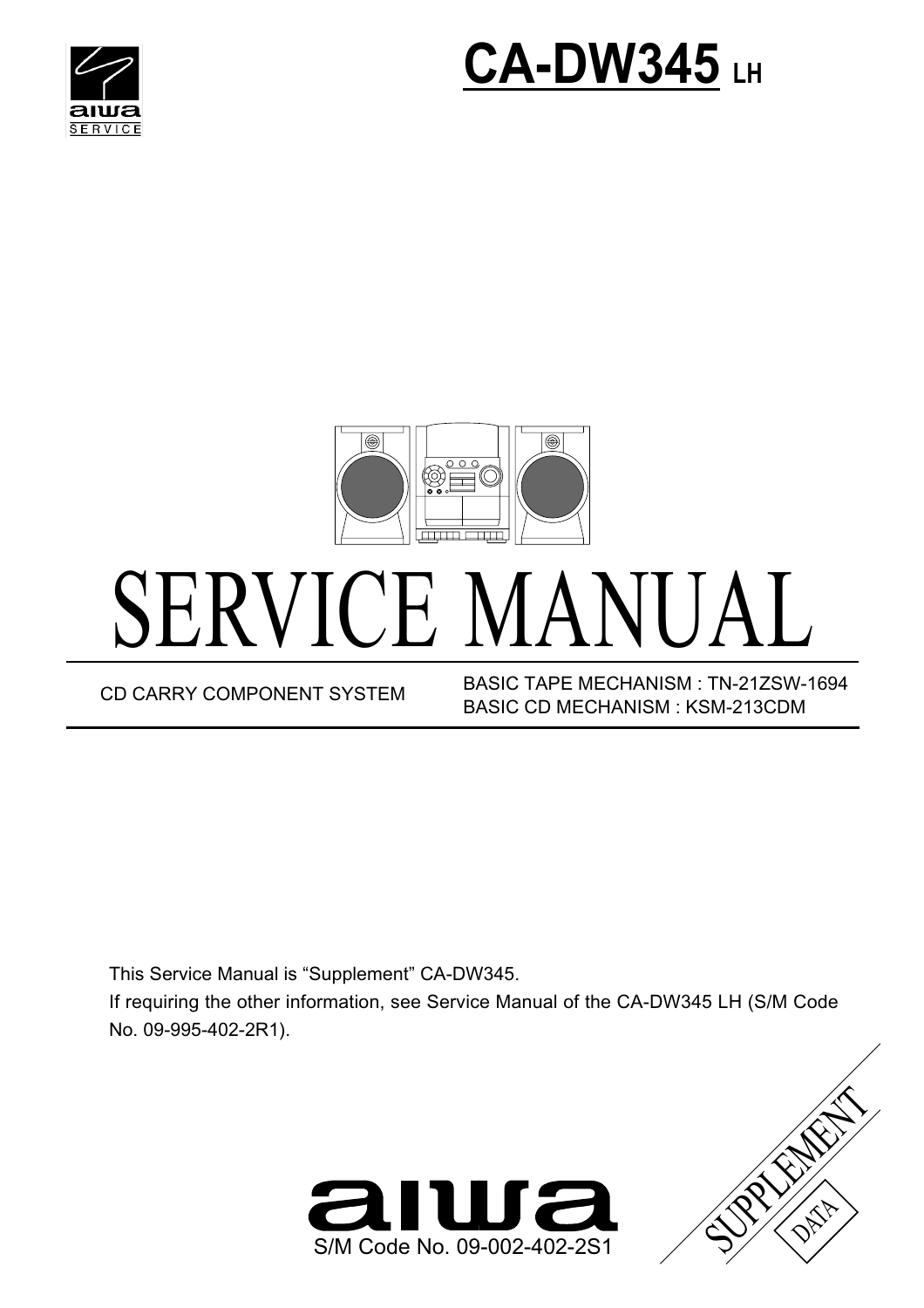## MECHANICAL PARTS LIST 1/1

DESCRIPTIONで判断できない物は "REFERENCE NAME LIST" を参照してください。<br>If can't understand for Description please kindly refer to "REFERENCE NAME LIST".

| REF. NO | PART NO.                                                                                                              | KANRI<br>NO.                                                                | <b>DESCRIPTION</b> | REF. NO | PART NO.                                                                                                                   | KANRI<br>NO. | <b>DESCRIPTION</b>                                                                           |
|---------|-----------------------------------------------------------------------------------------------------------------------|-----------------------------------------------------------------------------|--------------------|---------|----------------------------------------------------------------------------------------------------------------------------|--------------|----------------------------------------------------------------------------------------------|
|         | 1 8Z-CT6-005-010<br>2 8Z-CT6-006-010<br>3 8Z-CT6-007-010<br>4 8Z-CT6-008-010                                          | BOX, CASS L<br>BOX, CASS R<br>WINDOW, CASS L<br>WINDOW, CASS R              |                    |         | 31 8Z-CT6-204-010<br>32 8Z-CT6-202-010<br>33 8Z-CT6-203-010<br>34 86-CD4-225-010                                           |              | BTN, CD BASE<br>BTN, FUNC BASE<br>BTN, GEO BASE<br>CHUCK(A)                                  |
|         | 5 8Z-CT6-003-010<br>6 8Z-CT7-001-010<br>7 8Z-CT6-002-010<br>8 8Z-CT6-004-010<br>9 8Z-CT6-026-010<br>10 8Z-CT6-027-010 | BOX, CD<br>CABI, FR<br>CABI, REAR<br>CHAS, CD<br>HANDL , ARM<br>HANDL, GRIP |                    |         | 35 86-CT9-223-010<br>36 8Z-CT7-004-010<br>37 8Z-CT7-005-010<br>38 87-036-368-010<br>39 86-CT9-222-010<br>40 8Z-CT6-213-010 |              | CUSH, FOOT<br>KNOB, RTRY TU<br>POINTER, TU<br>MAGNET<br>PLATE, MAGNET<br>BASE, CHUCK         |
|         | 11 8Z-CT7-008-010<br>12 8Z-CT6-022-010<br>13 8Z-CT6-025-010<br>14 8Z-CT6-010-010<br>15 8Z-CT6-018-010                 | LENS, LED<br>LENS,0<br>LID, BATT<br>PANEL, FR<br>RING, O                    |                    |         | 41 86-CT9-220-110<br>42 86-CT9-219-110<br>43 86-CT9-212-010<br>44 86-CT9-213-010<br>45 8Z-CT6-207-010                      |              | OIL-DMPR, BRACKET<br>OIL-DMPR, GEAR<br>SPR-C, BATT LINK<br>$SPR-C$ , $BATT(-)$<br>SPR-P, REC |
|         | 16 8Z-CT7-206-010<br>17 8Z-CT7-009-010<br>18 8Z-CT6-030-010<br>19 8Z-CT6-014-010<br>20 8Z-CT6-031-010                 | SPR-P, BAND<br>WINDOW, DISP<br>BTN, BACK SKIP<br>BTN, FUNC<br>BTN, FWD SKIP |                    |         | 46 86-CT9-210-010<br>47 86-CT9-211-010<br>48 87-A90-086-010<br>49 88-CT6-633-010<br>$\Lambda$ 50 87-A60-178-010            |              | SPR-T, CASS<br>SPR-T, CD<br>COVER, AC-SOCKET<br>ANT, ROD<br>JACK, AC E W/SW                  |
|         | 21 8Z-CT7-003-010<br>22 8Z-CT6-015-010<br>23 8Z-CT6-017-010<br>24 8Z-CT6-028-010<br>25 8Z-CT6-011-010                 | BTN, GEO<br>BTN, PLAY<br>BTN, O<br>BTN, STOP<br>BTN, VOL                    |                    |         | /\ 51 88-CT6-631-010<br>52 8Z-CT6-201-010<br>53 8Z-CT6-205-010<br>54 8Z-CT7-202-010<br>55 8Z-CT6-208-010                   |              | POWER TRANS, EI-57/25<br>HLDR, LCD<br>HLDR, LED FUNC<br>HLDR, LED GEO<br>HLDR, KEY           |
|         | 26 8Z-CT6-023-010<br>27 8Z-CT6-024-010<br>28 8Z-CT6-019-010<br>29 86-CT9-026-010<br>30 8Z-CT6-029-010                 | KEY, CASS A<br>KEY, CASS B<br>KNOB, RTRY MIC<br>PLATE, AC<br>WINDOW, CD     |                    |         | 56 87-036-389-010<br>/\ 57 88-CT6-619-010<br>58 8Z-CT7-203-010<br>59 8Z-CT7-204-010<br>A 81-CD5-204-010                    |              | SW, PUSH LOCK<br>BACK SLIDE SW 6P2T SHORTIN<br>CAP, BAND SW<br>DRUM, TU<br>SCREW CD          |

## SPEAKER PARTS LIST

DESCRIPTIONで判断できない物は "REFERENCE NAME LIST" を参照してください。<br>If can't understand for Description please kindly refer to "REFERENCE NAME LIST".

| REF. NO | PART NO.               | <b>KANRI</b><br>NO. | <b>DESCRIPTION</b> |  |
|---------|------------------------|---------------------|--------------------|--|
| 1       | $86 - CT9 - 040 - 010$ |                     | BADGE, AIWA -      |  |
| 2       | 8Z-CT6-101-010         |                     | CABI, SPKR FR      |  |
| 3       | 8Z-CT6-102-010         |                     | CABI, SPKR REAR R  |  |
|         | 4 8Z-CT6-103-010       |                     | CABI, SPKR REAR L  |  |
| 5.      | $87 - CT7 - 154 - 010$ |                     | CAP, SPKR          |  |
| 6       | $8Z - C$ T6-044-010    |                     | GRILLE, SPKR       |  |
| 7       | 88-CT6-627-010         |                     | SPEAKER, 5'40HM 5W |  |
| 8       | 88-CT6-628-010         |                     | PIEZO TWEETWR 27MM |  |
| А       | 87-651-100-410         |                     | $VT1+3-16$         |  |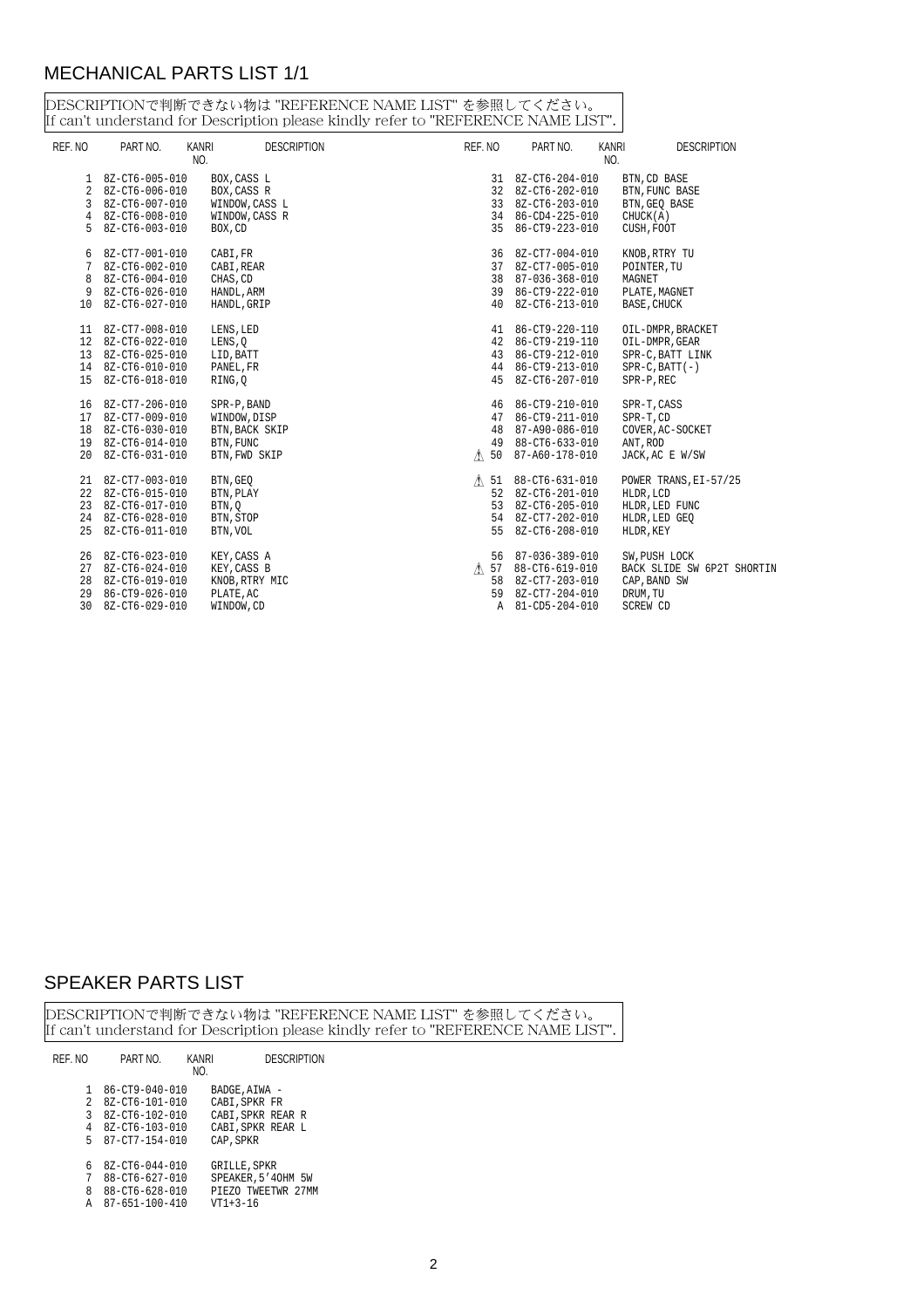